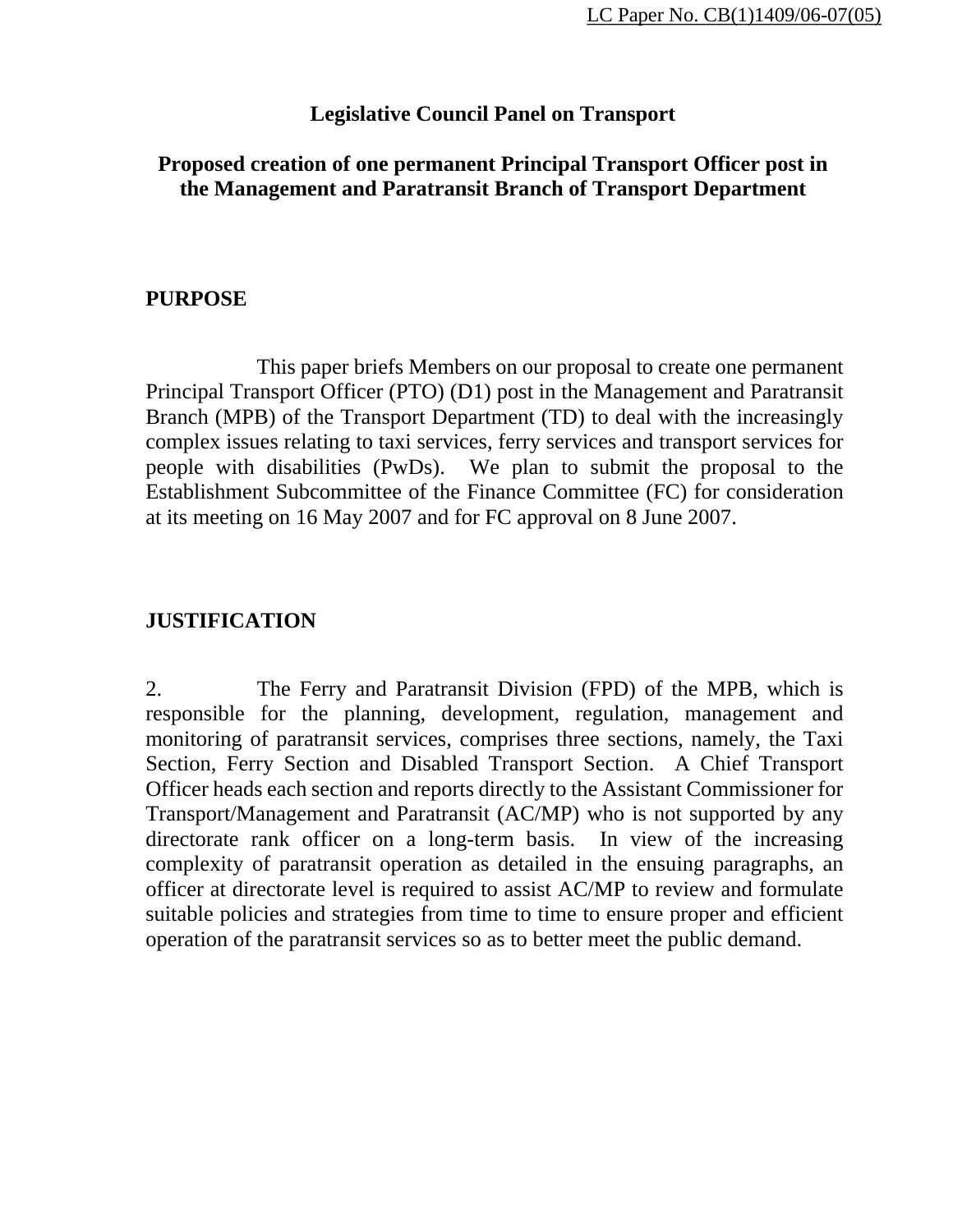# **Changing Operating Environment for Trades Providing Paratransit Services**

3. Over the past years, the commissioning of six new railway lines<sup>[1](#page-1-0)</sup> and improvements of public transport services have led to very keen competition among different transport modes. The public demand for different types of transport services and their travelling patterns are continuously changing. Not only that the paratransit trades need to adapt and adjust themselves to meet the latest development of the market, conflicting interests both among different transport trades and within the same trade are also common.

4. All these changes have increased the complexity in TD's planning, development, regulation, management and monitoring of paratransit operation which need to be handled strategically for the trades concerned to cope with the fast evolving public transport market and for striking a balance between the conflicting interests of various stakeholders.

5. In the light of these developments, a dedicated directorate officer with good professional knowledge, wide experience in trade management and good inter-personal skill is required on a permanent basis to oversee the related policy and legislative matters, identify areas for improvement, map out strategies, and implement corresponding measures in consultation with trade members and other stakeholders in the changing operating environment for trades providing paratransit services. This officer will be tasked to provide strategic inputs and assistance to AC/MP in overseeing the development of the three areas of taxi services, ferry services and transport services for PwDs with a view to ensuring effective provision of these paratransit services.

# **Taxi Issues**

6. As at end-December 2006, there were over 18 000 taxis operating in the territory, including 15 250 urban, 2 838 New Territories (NT) and 50 Lantau taxis. The taxi trade is highly fragmented, comprising taxi dealers, a large number of owner-drivers and rentee-drivers. The latter two groups constitute

<span id="page-1-0"></span> $\frac{1}{1}$  The six railway lines are the MTR Tseung Kwan O Line, the West Rail, the East Rail Extension to Tsim Sha Tsui, the Ma On Shan to Tai Wai Rail Link, the MTR Disneyland Resort Line and the Airport Railway Line Extension to Asia-World Expo.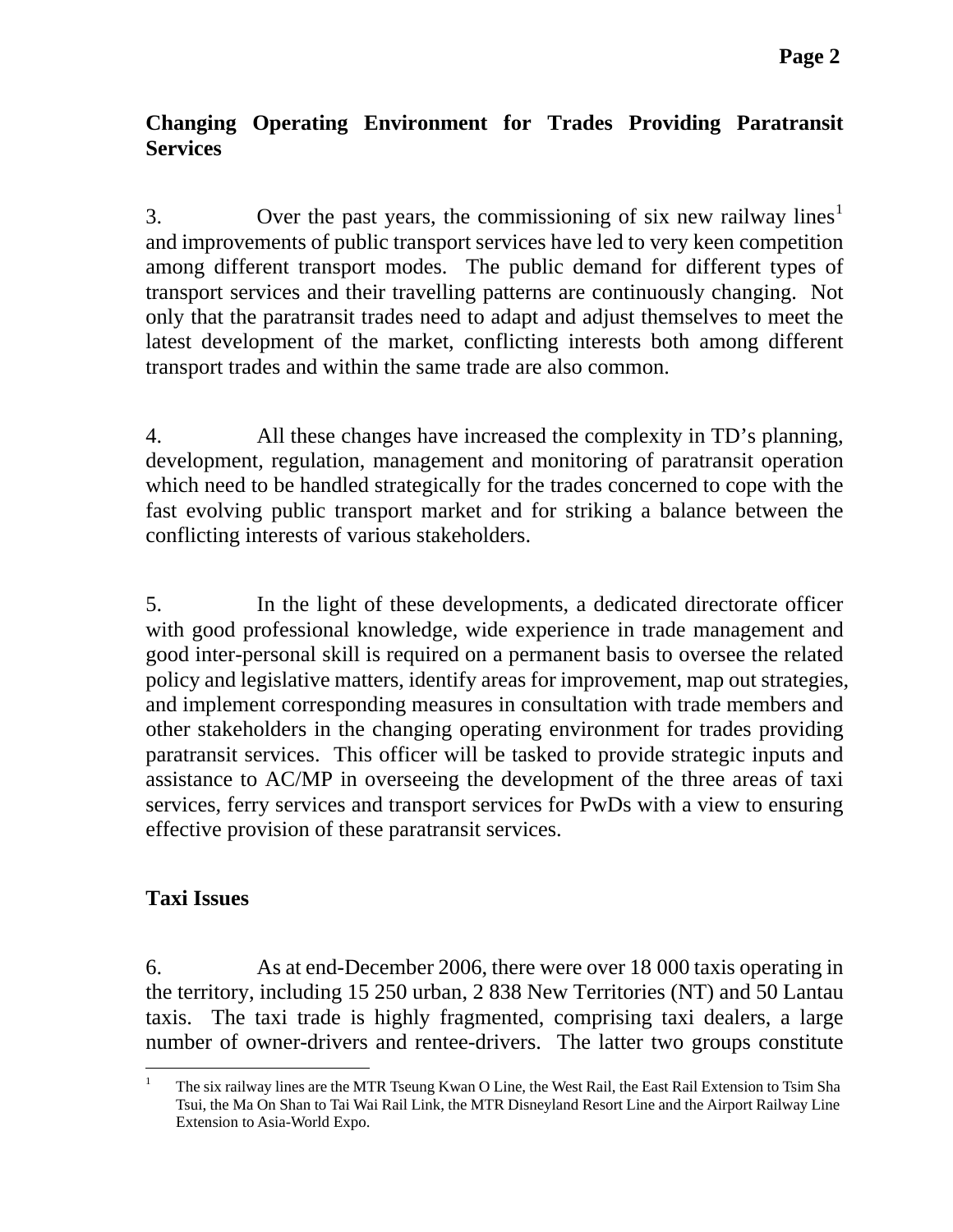more than 85% of the taxi trade operators and most of them are not managed by any major companies. Given such characteristics and the diverging stances of different types of taxi trade members, regulating and managing the taxi trade are becoming increasingly complicated.

7. At present, taxi matters are handled by the Taxi Section of TD comprising a team of one Chief Transport Officer, one Senior Transport Officer and one Transport Officer. With the present staffing level, the team can only maintain contacts with the taxi trade through the three regular taxi conferences with the urban, NT and Lantau taxi trades, and ad hoc meetings with operators for special issues. Given the volume of the more imminent matters that need to be dealt with, the team can only spare relatively limited efforts on the long-term development of the taxi services. In view of the changing transport market, it is particularly important to devise a long-term strategy and continually enhance the quality of the taxi services to enable the trade to meet rising public expectations and increasing competition for point-to-point personalised transport service. Hence, there is a need to strengthen the support to AC/MP by deploying a directorate officer to supervise the Taxi Section. Possessing breadth and depth of professional transport knowledge and experiences, and sophisticated communication and inter-personal skills, the officer should be capable of commanding the changing operating situation of the taxi trade, formulating comprehensive and long-term measures to further enhance taxi services, and mobilising suitable resources expeditiously within the Government machinery to address controversial issues when they arise.

- 8. Under the leadership of the proposed PTO, the Taxi Section will
	- (a) improve both the frequency and quality of the formal and informal contacts with the taxi trade, to cultivate more effective communication with the trade including various trade members with diversified interests for developing and taking forward improvement initiatives;
	- (b) monitor taxi operation more closely, improve the handling of complaints on taxi operation and driver behaviours, and develop suitable measures to address malpractices of individual operators such as bad driver behaviour;
	- (c) conduct reviews from time to time on the mode of taxi operation to fully appreciate the quickly changing transport market and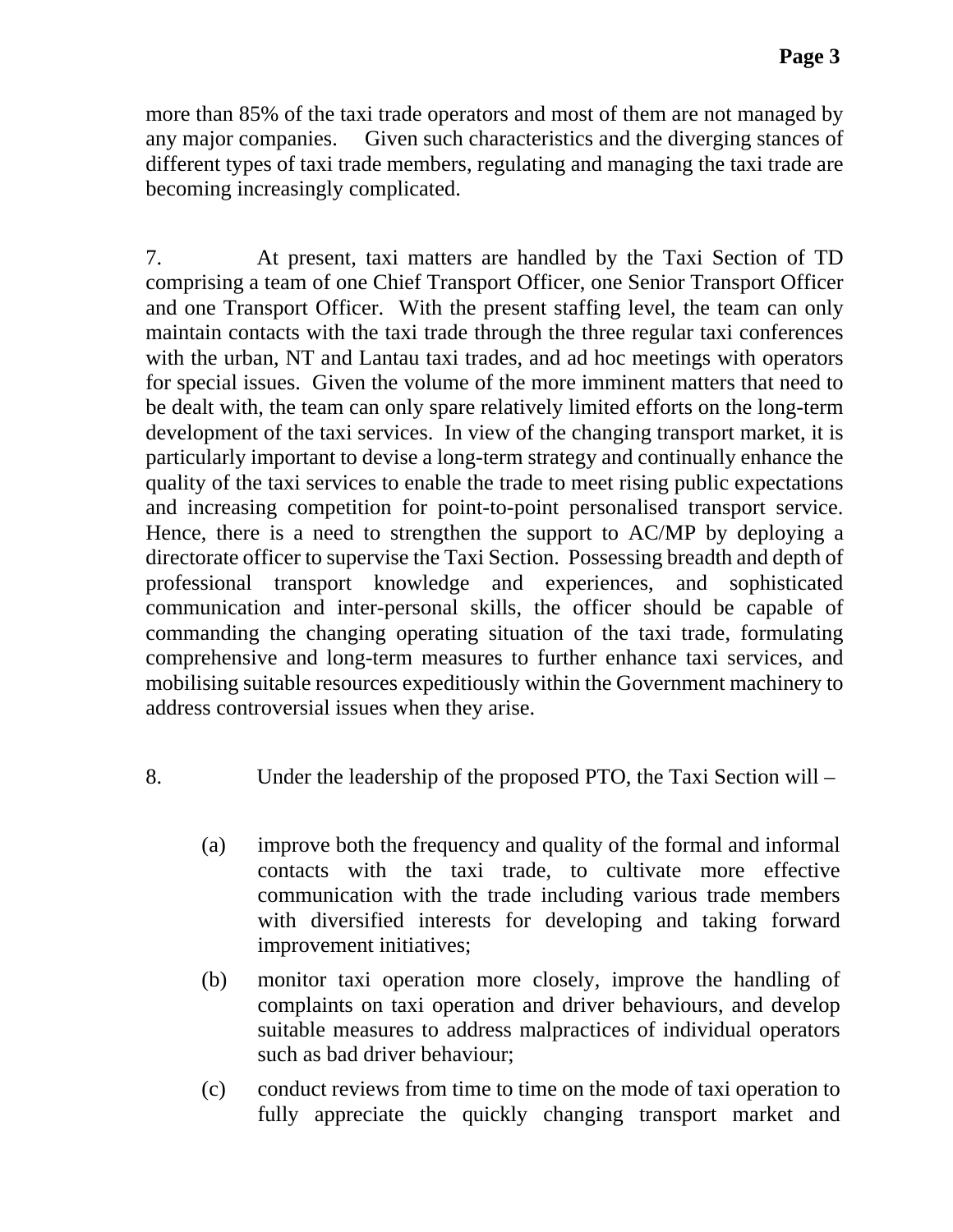diversity of the issues facing the taxi trade and formulate measures to continuously improve the taxi services. The Transport Advisory Committee has recently started a review on taxi operation with a view to enhancing the competitiveness of the taxi trade. The Taxi Section is expected to provide extensive support for the review, and help the formulation and implementation of measures to strike a balance between the inter and intra-trade interests and public aspirations, which requires inputs from a directorate officer with extensive knowledge in public transport policy, operation and trade management. Depending on the outcome of the review, adjustments may be required from time to time to suit the prevailing operating environment;

- (d) better support the Quality Taxi Service Steering Committee<sup>[2](#page-3-0)</sup> and identify ways to enhance service training to taxi drivers in collaboration with other organisations such as Vocational Training Council. This will not only help bring continued improvement in the quality of the taxi services, but also help promote tourism and the image of Hong Kong as a first class cosmopolitan city. The input required of the Taxi Section is to negotiate and partner with the taxi trade to secure their support for new initiatives, and develop effective strategies to implement the requisite measures. Support from commercial entities and various organisations will need to be solicited for sponsorship and provision of volunteers for the service enhancement campaigns; and
- (e) map out measures such as identifying new vehicle models to enable the taxis to provide multi-purpose services to meet demand from different market segments, e.g. the elderly and PwDs.

With the above improvements, it is expected that taxi services will become more competitive and responsive to changing market demands.

<span id="page-3-0"></span> $\frac{1}{2}$  The Quality Taxi Service Steering Committee is chaired by a member of the Transport Advisory Committee. Its regular members comprise representatives of Environment, Transport and Works Bureau, Transport Department, District Councils, Hong Kong Tourism Board, Consumer Council and taxi trade associations. Its main role is to advise on the planning and launching of projects or any other matters relating to the improvement of the quality of taxi services.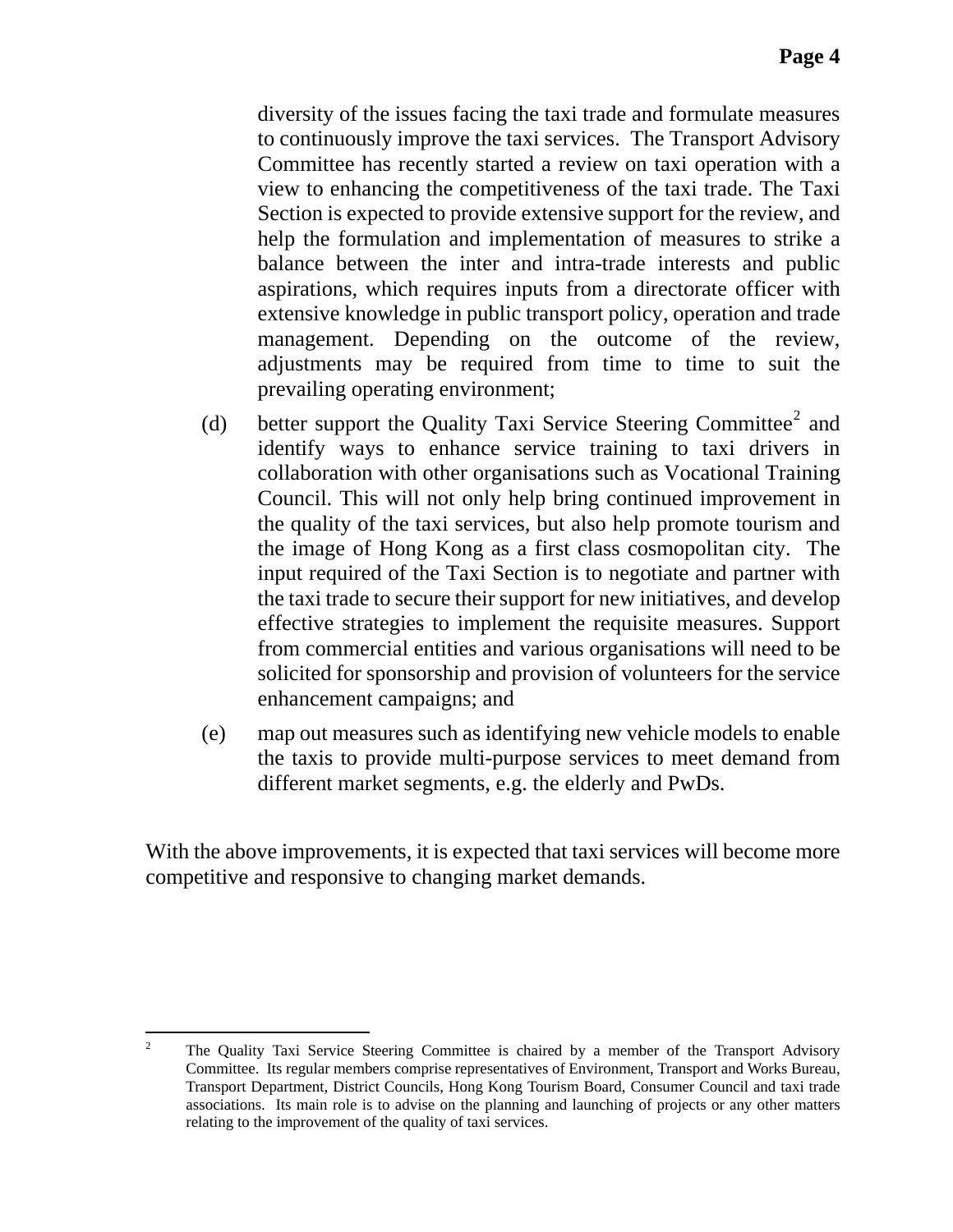# **Ferry Issues**

9. Ferry matters are currently handled by the Ferry Section of TD comprising a team of one Chief Transport Officer, two Senior Transport Officers and two Transport Officers. A supernumerary PTO post has been created under delegated authority from the FC in the section since 4 December 2006 for six months to handle the renewal of Star Ferry franchise which is due to expire in March 2008 and to formulate strategies for the re-tendering of 11 ferry services, the licences of which will expire in 2008.

10. There are at present two franchised and 30 major licensed ferry services run by 13 operators plus over 70 kaito ferry services. It is necessary to maintain the operation of the essential ferry services serving the major outlying islands where no land transport alternative is available. However, the ferry services are facing challenges posed by declining patronage (market share dropped from 14% in 1972 to less than 1.5% in 2006), rising expectation of passengers on the level of services and increase in the operating costs (in particular the fuel cost).

11. In view of the increasingly challenging operating environment for the ferry operators, there are strong needs for TD to have a permanent directorate officer who has sound professional knowledge and sophisticated communication skill to lead the Ferry Section to perform the following tasks –

- (a) to identify measures to help operators to save costs and to increase non-fare box revenue so as to improve the financial viability of ferry services with a view to ensuring the services are provided at publicly acceptable fares and service level;
- (b) to improve the communication with the relevant District Councils, Area Committees and relevant government departments such as district offices to gather requisite information for further improvement and upgrading of the ferry services to cope with the changing demand to meet the passengers' needs and enhance the sustainability of the ferry services;
- (c) to oversee the tendering of new and existing licensed ferry services and from time to time review licence conditions to enhance service monitoring and quality to meet passengers' expectation; and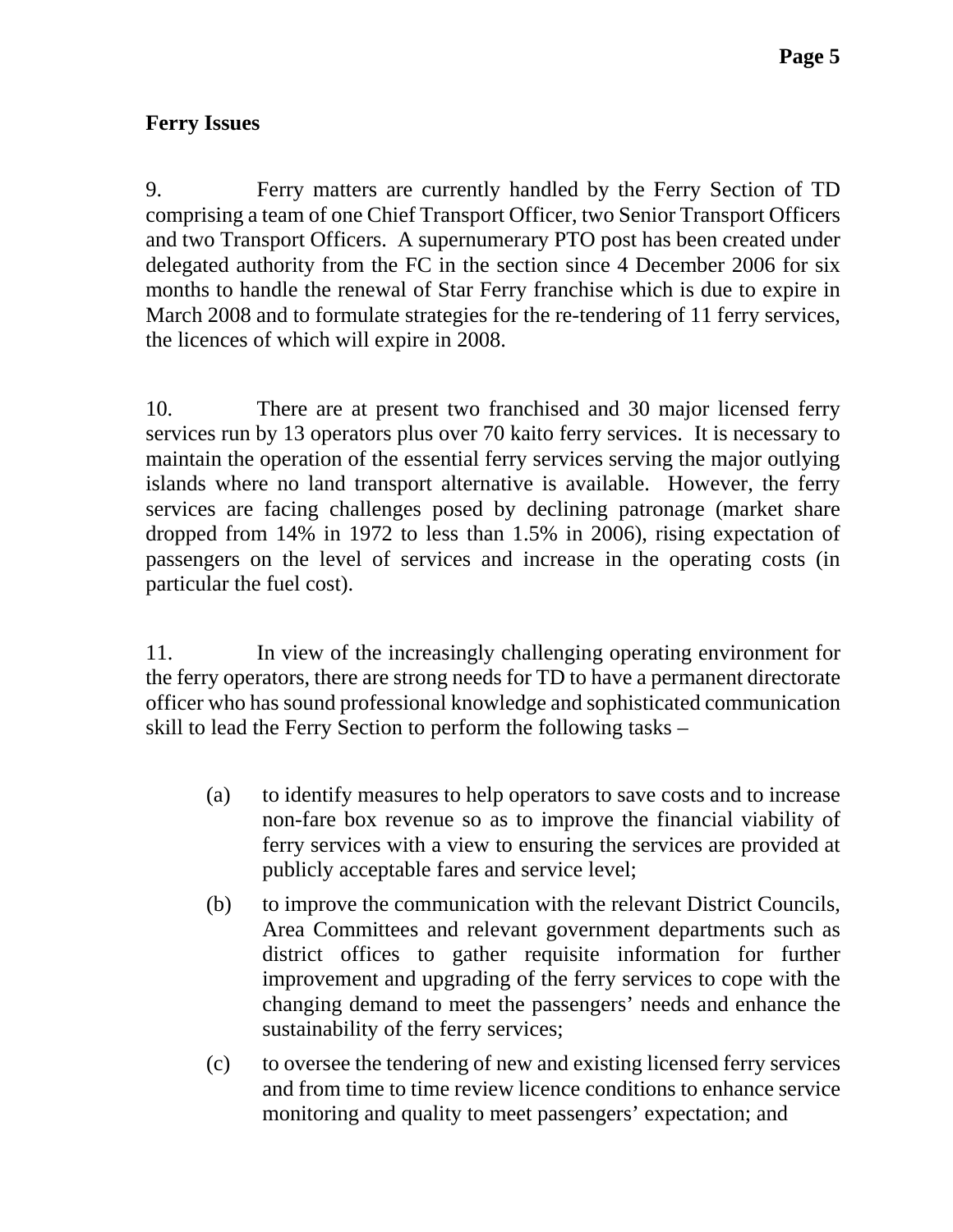(d) to co-ordinate with various government departments to improve pier management and facilities so as to render better services to the public in view of the rising public expectations.

With a PTO leading and steering the continuous monitoring of the ferry operation, it will help enhance the sustainability and quality of ferry services.

## **Transport Services for People with Disabilities (PwDs) and "Transport for All"**

12. It is the government's policy to provide a barrier-free physical environment and an accessible transport system to facilitate PwDs and the elderly to participate and integrate into the community. At present, there are about 270 000 PwDs<sup>[3](#page-5-0)</sup> and over 850 000 elders aged 65 and above in Hong Kong. These groups of people rely heavily on accessible transport services and traffic facilities for their daily activities. Transport matters for these people are currently handled by the Disabled Transport Section of TD comprising one Chief Transport Officer, one Senior Transport Officer and one Transport Officer. The tasks of the team, among others, include public education programme on "Transport for All"; continuous improvement of the accessible facilities for railways network; conversion of franchised buses and other public transport modes into wheelchair accessible ones; retrofitting and modification of accessible facilities at footbridges, subways and public transport interchanges; and expansion of pedestrian areas and parking facilities for disabled drivers, etc. In addition, the team is responsible for controlling and monitoring the annual government subvention (involving \$27.45 million in 2007-08) for the Hong Kong Society for Rehabilitation (HKSR) to manage and operate the rehabuses. The team has to work closely with HKSR to optimise the use of the limited government resources and identify ways to meet the increasing demand for rehabuses.

13. The pressure for improving transport services and facilities for the disabled and elderly is expected to be on the increase in view of the aging population. There are diverse views from different stakeholders on how to improve the services and facilities. In addition, new measures to improve

<span id="page-5-0"></span>l <sup>3</sup> This figure does not include mentally handicapped persons.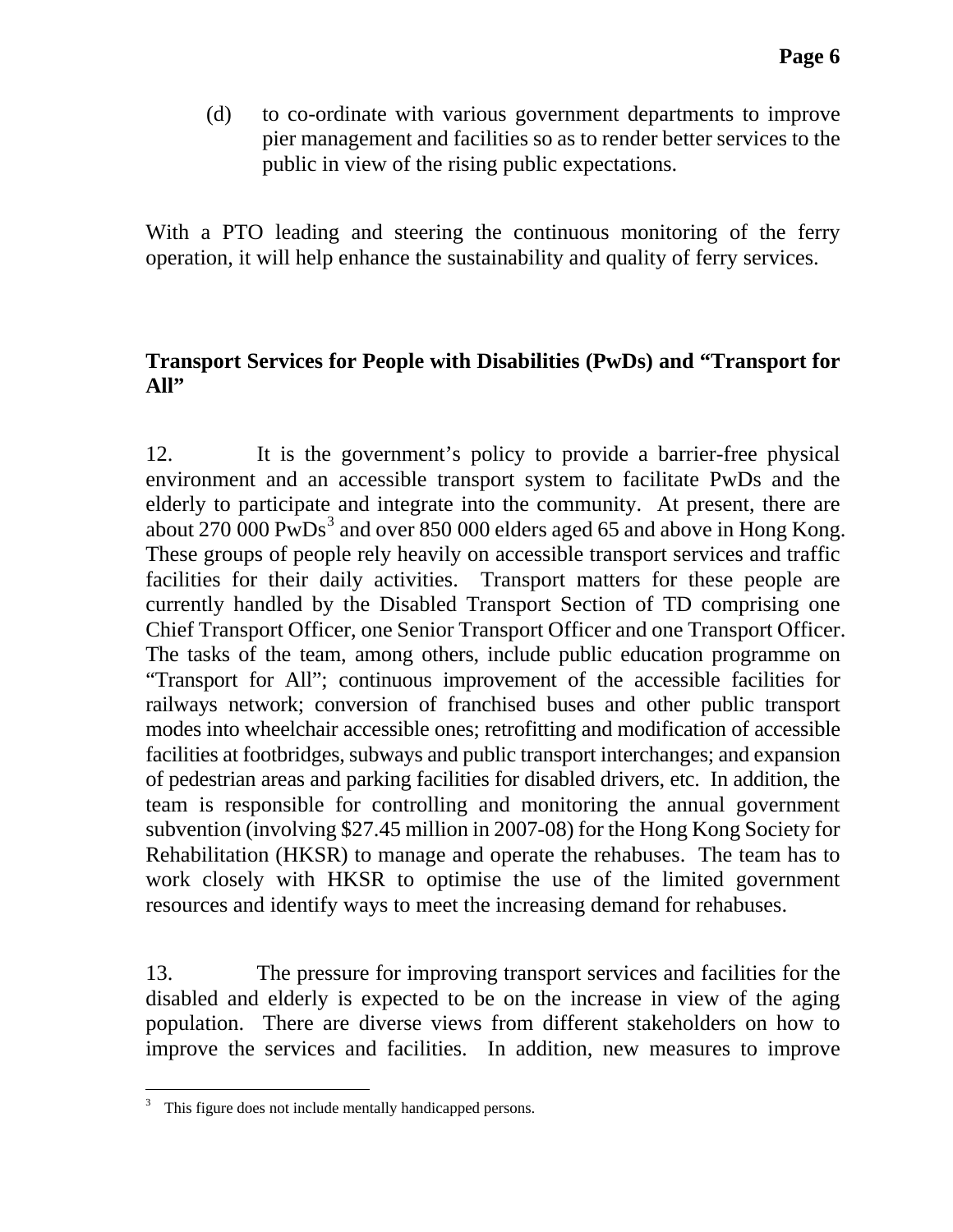accessibility of transport services often require changes in existing practices, as well as planning and design standards. In the light of the increasing importance of this subject matter, it is necessary to strengthen the leadership and supervision of the team by a directorate officer with wide experience and professional knowledge. The proposed PTO will be tasked to –

- (a) identify new areas of needs and prioritise actions in consultation with different groups of PwDs to better facilitate the PwDs' integration into the community;
- (b) improve the overall liaison and consultation with representatives of the relevant organisations and management of the public transport companies to facilitate smooth implementation of improvement measures for PwDs;
- (c) chair the regular meetings on Access to Public Transport by People with Disabilities, attended by non-government organisations and public transport operators, to steer discussions, and to identify mutually acceptable solutions for dealing with improvement requests expeditiously;
- (d) formulate public education strategies and programmes in respect of provision of accessible transport services and facilities to relevant stakeholders, including public transport and railway operators, organisations representing PwDs and the general public; and
- (e) ensure proper use of the government subvention for rehabuses, and optimise the use to benefit most people.

## **Need for a permanent PTO**

14. Other than the complex issues required to be handled as mentioned above, there will be keen competition between operating environment of paratransit services with the planning and commissioning of new railways and strategic roads in the coming years and the rising aspirations for good quality service. All these issues would require the attention of an officer at directorate level to formulate suitable policies and strategies, as well as to give steer and make adjustments from time to time to ensure timely implementation of suitable measures to improve the operating efficiency, competitiveness and sustainability of the services. This is also on a par with the arrangement in other divisions of TD, all of which are currently headed by a directorate (D1) officer.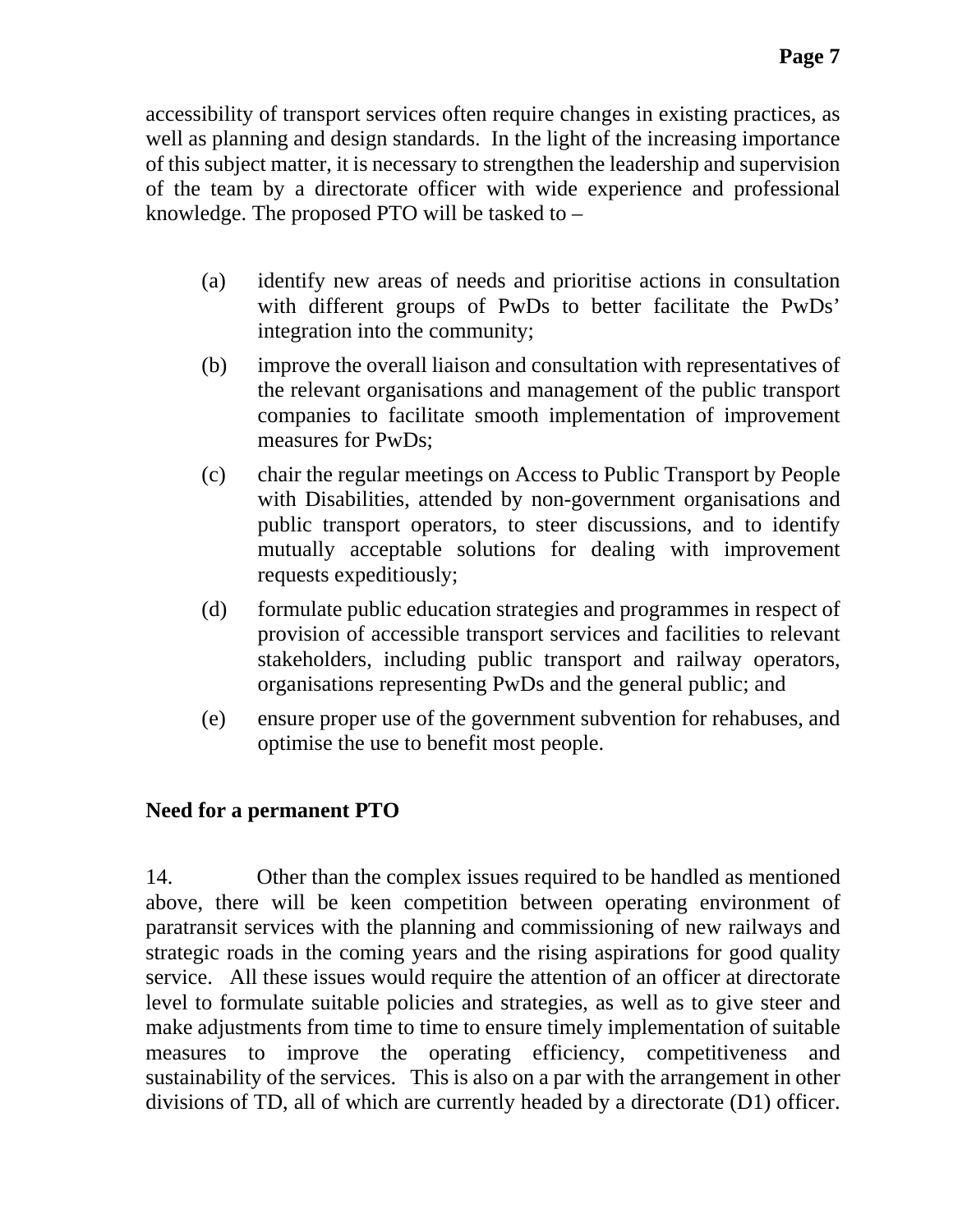There is thus an imminent need to create a permanent PTO post in the FPD to assist AC/MP for better planning and implementation of the complex issues relating to the paratransit services. The job description of the proposed PTO post is at **Enclosure 1**. The proposed organisation chart of FPD is at **Enclosure 2.**

## **ALTERNATIVES CONSIDERED**

15. We have critically examined the possibility of assigning the responsibilities to the existing five PTOs in TD but considered it not feasible as all of them are occupied with other equally important tasks.

16. The PTO in the Management Services Division (MSD) which is also under the charge of AC/MP is heavily committed to the daily duties in overseeing the operation of five work sections in the division, the main responsibilities are as follows -

- (a) the Tunnel and Tsing Ma Section and the Transport Facilities Management Section are responsible for the overall management and control of the contractors in the operation and maintenance of the Tsing Ma Control Area and the future Tsing Sha Control Area, six government tunnels, 14 multi-storey public carparks, the Central Mid-Levels Escalator System, and about 18 000 on-street metered parking spaces in the territory;
- (b) the Infrastructure Management Planning Section is responsible for management planning of new strategic highway routes, including Route 8 between Tsing Yi and Sha Tin, Central–Wanchai Bypass, HongKong–Zhuhai–Macao Bridge project, Tseung Kwan O–Lam Tin Tunnel and other routes under planning;
- (c) the Business Management Section is responsible for drawing up of contracts, tendering of new management contracts, and re-tendering of existing contracts due to expire in respect of contracts awarded in (a) above; and
- (d) the Transport Incident Management Section is responsible for operation of the Emergency Transport Co-ordination Centre which

Encls 1 & 2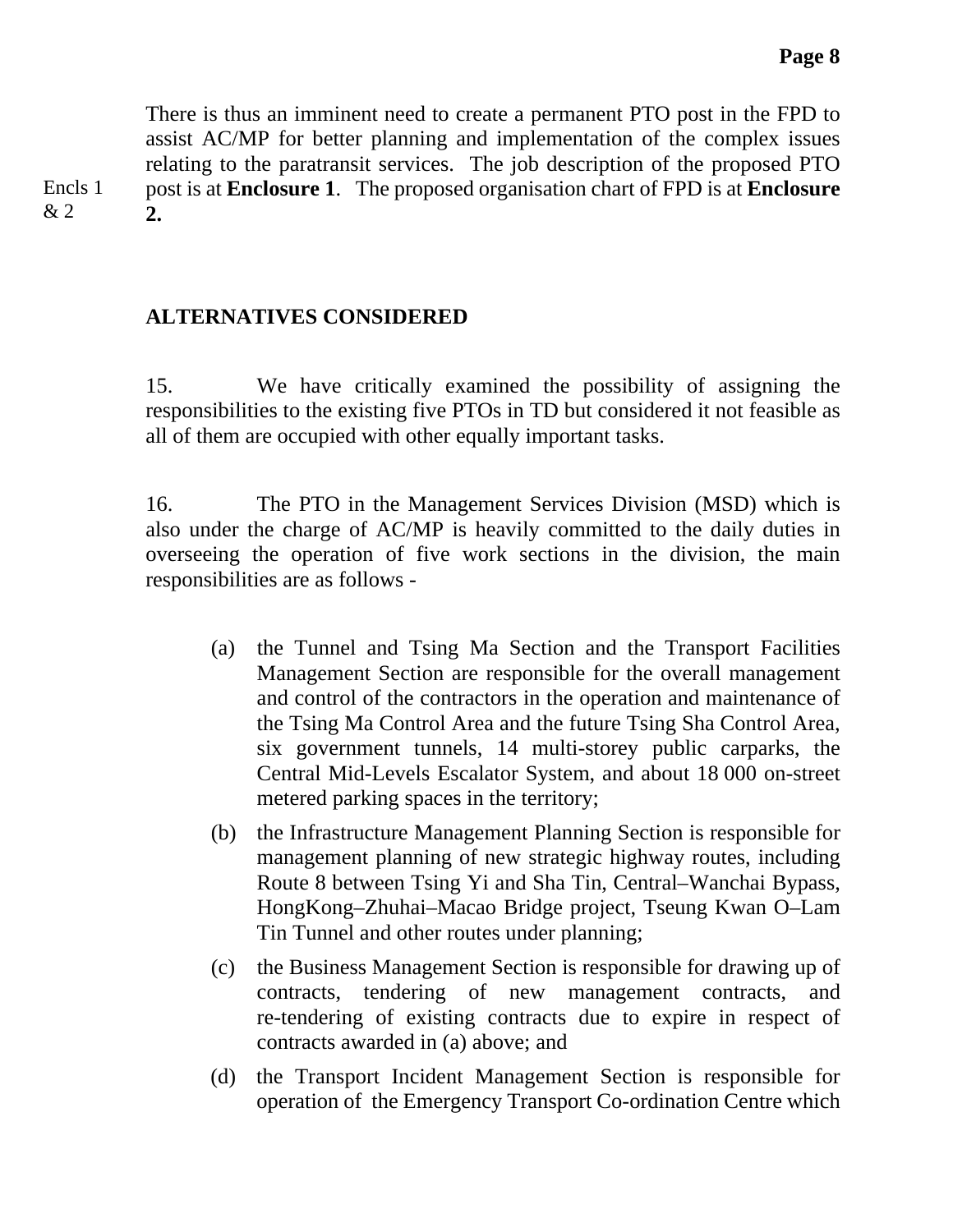operates throughout the year on a 24-hour basis to handle traffic and transport incidents in the territory, formulating and arranging contingency traffic and transport plan, and dissemination of timely information about the incidents to the public.

As the direct supervisor of five Chief Transport Officers heading the above sections, the PTO in MSD is fully stretched as he is required to oversee the management and operation of a large number of traffic and transport infrastructure and attend to major incidents at any time.

17. On the other hand, the two PTOs in the regional offices are fully committed to their normal duties of monitoring public transport services, traffic administration, tackling illegal transport services, as well as planning and implementation of new transport facilities and services at boundary control points. There are also other special functional duties being taken up by them, including the management of the goods vehicles and cross boundary bus trades, dealing with traffic and transport issues relating to new projects or infrastructure, managing the public light bus trade and overseeing the public light bus issues such as safety, fare revisions, etc.

18. As for the two PTOs in the Bus and Railway Branch, they are heavily involved in policy, planning and regulation matters of franchised buses, non-franchised buses and HK Tramways, pursuing bus rationalisation measures and safety issues, pursuing environmental initiatives with bus operators, regulation and monitoring of the Mass Transit Railway and Kowloon-Canton Railway services, and ensuring co-ordination of provision of other public transport services with new railway projects and other important tasks relating to the proposed merger of the Mass Transit Railway and Kowloon-Canton Railway systems.

19. In the light of the above, there is neither spare capacity nor scope of reprioritisation/delegation for the five incumbent PTOs in TD to absorb the demanding portfolio of the proposed PTO post. We have also considered the possibility of continuing to put the key tasks under the direct supervision of AC/MP. At present, AC/MP oversees the operation of the MPB which comprises the FPD and MSD. FPD is placed under the direct supervision of AC/MP whereas MSD is under the supervision of a PTO. Given the increasing complexity and workload in the paratransit services, AC/MP no longer has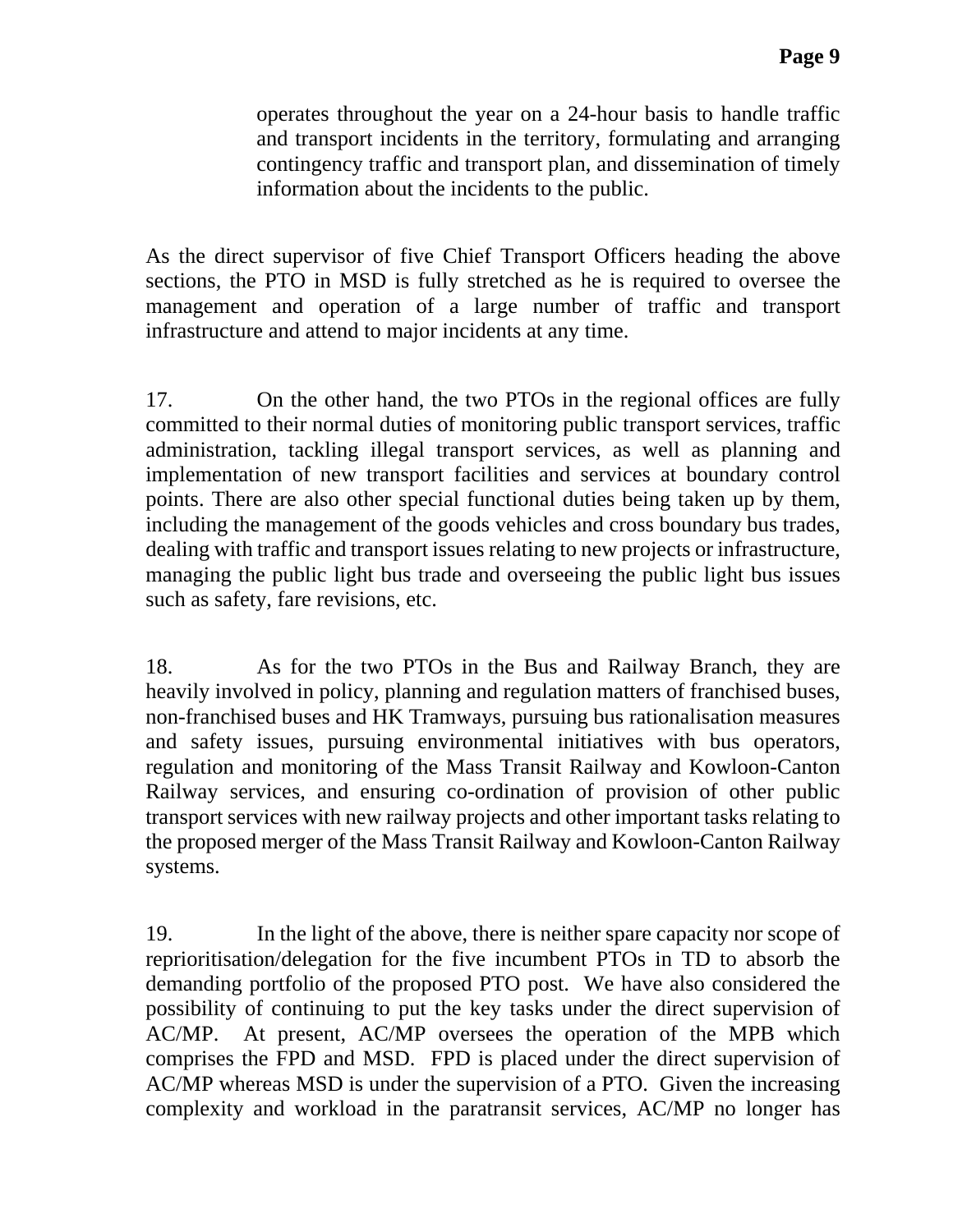sufficient capacity to closely supervise the planning and implementation of all the complex issues of FPD, without the support of a dedicated PTO.

## **FINANCIAL IMPLICATIONS**

20. The proposed creation of the permanent directorate post will bring about an additional notional annual salary cost at mid-point of \$1,144,200 and in full annual average staff cost of \$1,460,000. The additional resources required will be met by internal redeployment of existing resources within the Environment, Transport and Works Bureau. The proposal is covered in ECI(2006-07)8 on "Update on Overall Directorate Establishment Position" issued by the Administration in November 2006.

# **ADVICE SOUGHT**

21. Members are invited to give their views on this paper and indicate support for the staffing proposal.

-------------------------------------

**Environment, Transport and Works Bureau April 2007**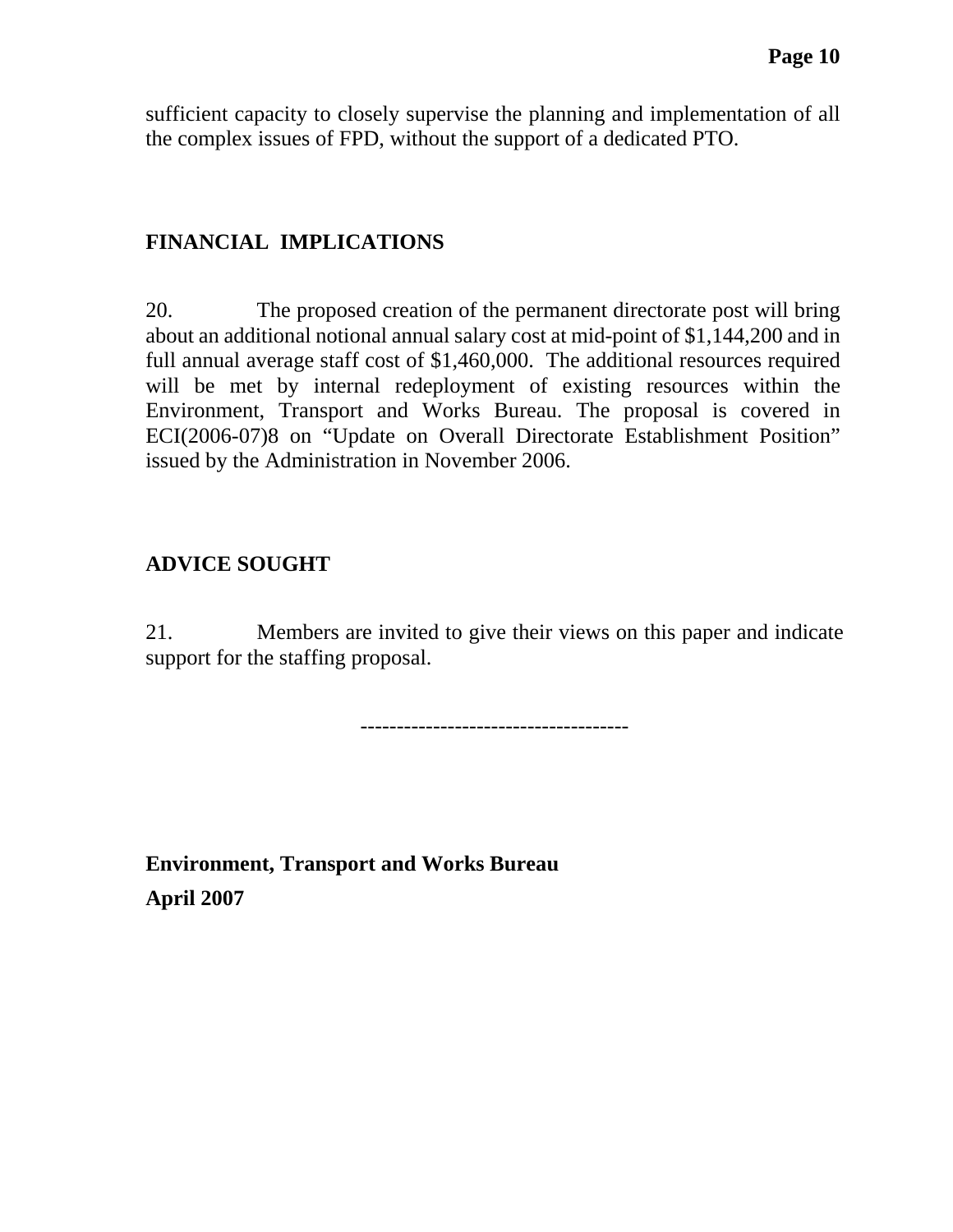# **Job Description for Principal Transport Officer/Ferry and Paratransit**

**Rank** : Principal Transport Officer (D1)

**Responsible to :** Assistant Commissioner for Transport /Management and Paratransit (D2)

### **Main Duties and Responsibilities -**

- 1. To assist in the formulation of policy on development of taxi services, ferry services and transport services for people with disabilities.
- 2. To formulate overall strategy to monitor and help ensure sustainability of taxi services and ferry services.
- 3. To review and oversee legislative amendments, if any, to existing Ordinances and Regulations in connection with taxi and ferry services.
- 4. To formulate strategy for the management of the taxi trades and monitoring of their sentiment.
- 5. To oversee the planning and implementation of various quality taxi service projects.
- 6. To direct the regulation and monitoring of the operation of franchised and licensed ferry services and the performance of the ferry operators, and to ensure smooth transition in case of a change of ferry operator.
- 7. To plan tendering exercises for new and existing ferry services.
- 8. To oversee the management of public piers and public landing steps.
- 9. To plan and monitor the subvented Rehabus services operated by the Hong Kong Society for Rehabilitation.
- 10. To formulate strategy and implement measures to improve the accessibilities of public transport services and transport facilities to serve people with disabilities and the elderly.
- 11. To chair regular conferences with the taxi trades and people with disabilities.